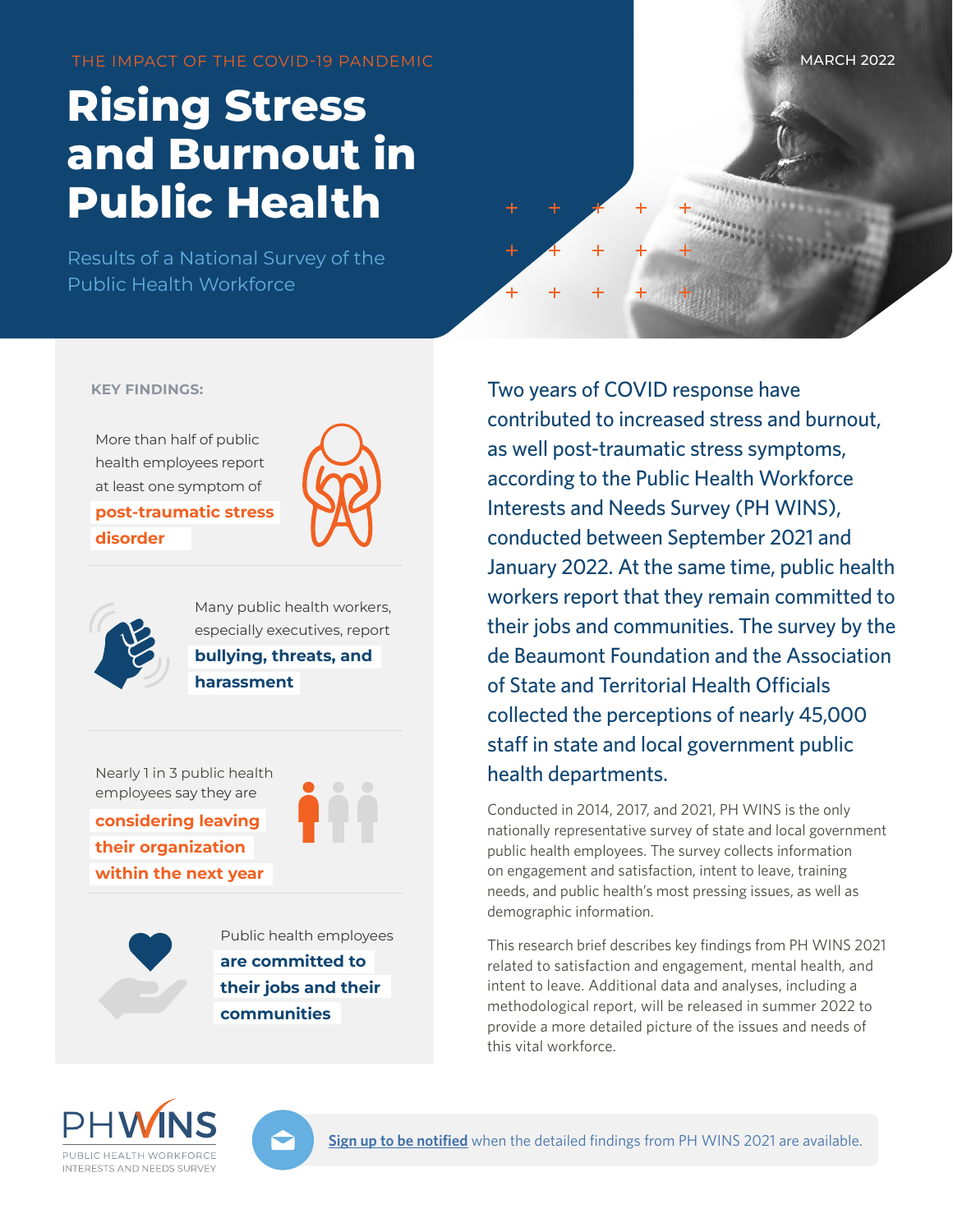# **Key Findings**



## More than one half of public health employees report at least one symptom of post-traumatic stress disorder, and 1 in 5 report their mental health as either "fair" or "poor."

The internal and external challenges the workforce has faced have taken a toll that will likely have lasting effects on the sustainability of the workforce and its capacity. The PH WINS survey included questions specifically about employees' mental and emotional well-being. To measure the prevalence of probable post-traumatic stress disorder (PTSD), the survey included a four-item checklist developed by the U.S. Department of Veterans Affairs to screen for PTSD, the Primary Care PTSD Screen for DSM-IV.

In this screening, a person who reports having experienced three or more of these symptoms is considered to have probable PTSD. More than half of public health workers (56%) reported at least one of the symptoms, and 1 in 4 (25%) reported experiencing three or four symptoms, indicating probable PTSD.

at least one symptom of PTSD.

of public health workers reported

**Has the coronavirus or COVID-19 outbreak been so frightening, horrible, or upsetting that you:**

**56%**

- Had nightmares about it or thought about it when you did not want to?
- Tried hard not to think about it, or went out of your way to avoid situations that reminded you of it?
- Were constantly on guard, watchful, or easily startled?
- Felt numb or detached from others, activities, or your surroundings?

#### **Number of reported posttraumatic stress symptoms**



Probable PTSD was more prevalent among those working in big-city departments\* (28%) than among those working in state health agencies (24%) or other local health departments (24%).

Among the state and local public health workforce, more than 1 in 5 employees (22%) rated their mental health as either "fair" or "poor." Employees working in big-city public health departments reported worse mental health than employees in other types of public health departments. Across all agency types, executives reported worse mental health than other employees.

<sup>\*&</sup>quot;Big-city health departments" refers specifically to the members of the Big Cities Health Coalition, composed of lead health officials from 29 of the largest U.S. cities. Responses from these departments are not included in the figures for "other medium to large local health departments."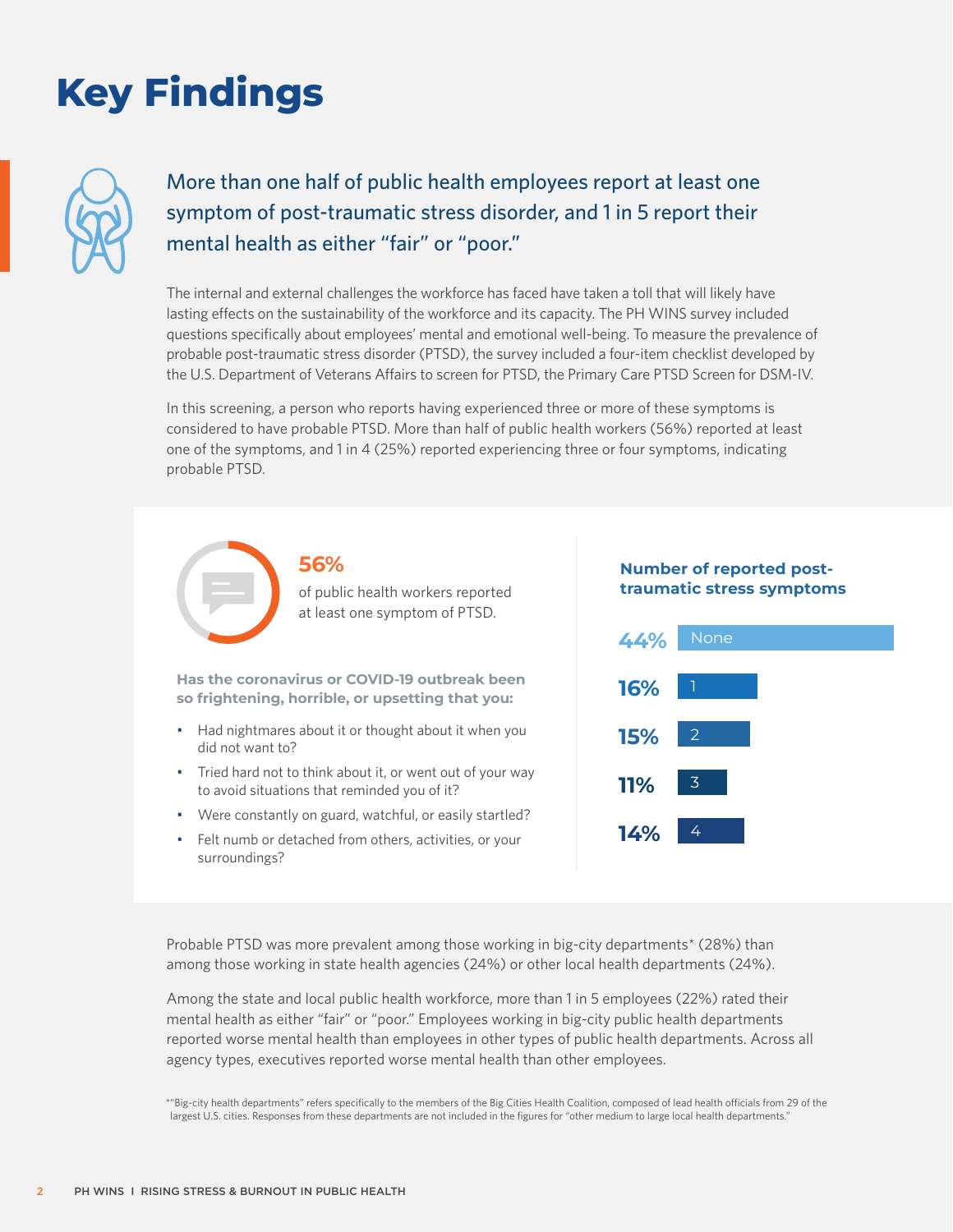### More than 1 in 5 employees rate their **mental health as either "fair" or "poor"**



| <b>Setting</b>                            | % reporting "fair"<br>or "poor" mental health |
|-------------------------------------------|-----------------------------------------------|
| State health agency                       | 22%                                           |
| Big-city health<br>department             | 25%                                           |
| Other local health<br>department          | 20%                                           |
| <b>Supervisory Status</b><br>(nationally) |                                               |
| <b>Executives</b>                         | 24%                                           |
| Supervisors & managers                    | 22%                                           |
| Non-supervisors                           | 21%                                           |



## Many public health workers, especially executives, report bullying, threats, and harassment.

Throughout the COVID-19 pandemic, the jobs of state and local governmental public health agency workers, especially those identifying as executives, have been made more challenging by threats and harassment from the public and national and local advocates who opposed their guidance and decisions about the pandemic (including masking, social distancing, and vaccination.)

Presumably because of their more visible role, public health executives reported greater rates of bullying, threats, or harassment than other employees. Nearly 2 in 5 executives (41%) agreed with the statement "I have felt bullied, threatened, or harassed by individuals outside of the health department," compared with 16% of the entire workforce.



*"I have felt bullied, threatened, or harassed by individuals outside of the health department."*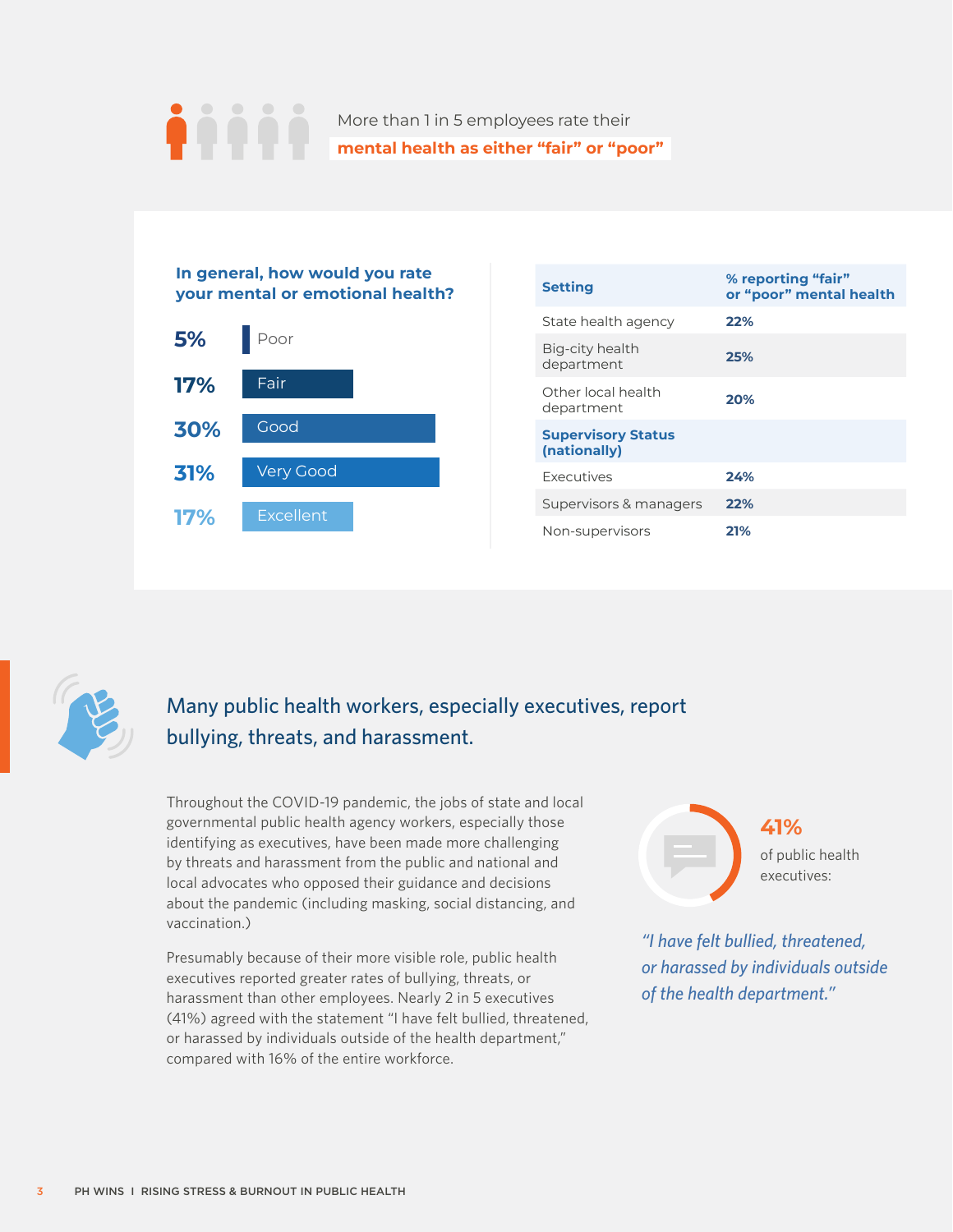Respondents also were asked if their expertise had been undermined or challenged by people outside their organization. As with the previous question, executives reported greater rates of being undermined or challenged than non-executives. More than 3 in 5 executives (59%) agreed with the statement "I have felt my public health expertise was undermined or challenged by individuals outside of the health department," compared with 29% of all employees.

|                                           | 59%<br>of public health<br>executives: | of the health department."               | "I have felt my public health expertise was<br>undermined or challenged by individuals outside |
|-------------------------------------------|----------------------------------------|------------------------------------------|------------------------------------------------------------------------------------------------|
| <b>Supervisory Status</b><br>(nationally) |                                        | Felt bullied, threatened,<br>or harassed | <b>Felt public health expertise</b><br>was undermined                                          |
| Executives                                |                                        | 41%                                      | 59%                                                                                            |
| Supervisors & managers                    |                                        | 18%                                      | 36%                                                                                            |
| Non-supervisors                           |                                        | 14%                                      | 25%                                                                                            |



### Nearly 1 in 3 public health employees say they are considering leaving their organization.

The negative effects of responding to the pandemic and outside stressors could have long-lasting effects on public health workers' desire to remain in governmental public health. A preliminary analysis of all PH WINS participants revealed that from 2017 to 2021, the rate of employee turnover was two to three times higher than it was from 2014 to 2017. Additionally, PH WINS 2021 revealed that 32% of state and local employees said they are considering leaving their organization in the next year — 5% for retirement and 27% for other reasons. Looking further out, nearly half of all employees (44%) said they are planning on leaving or retiring in the next five years.



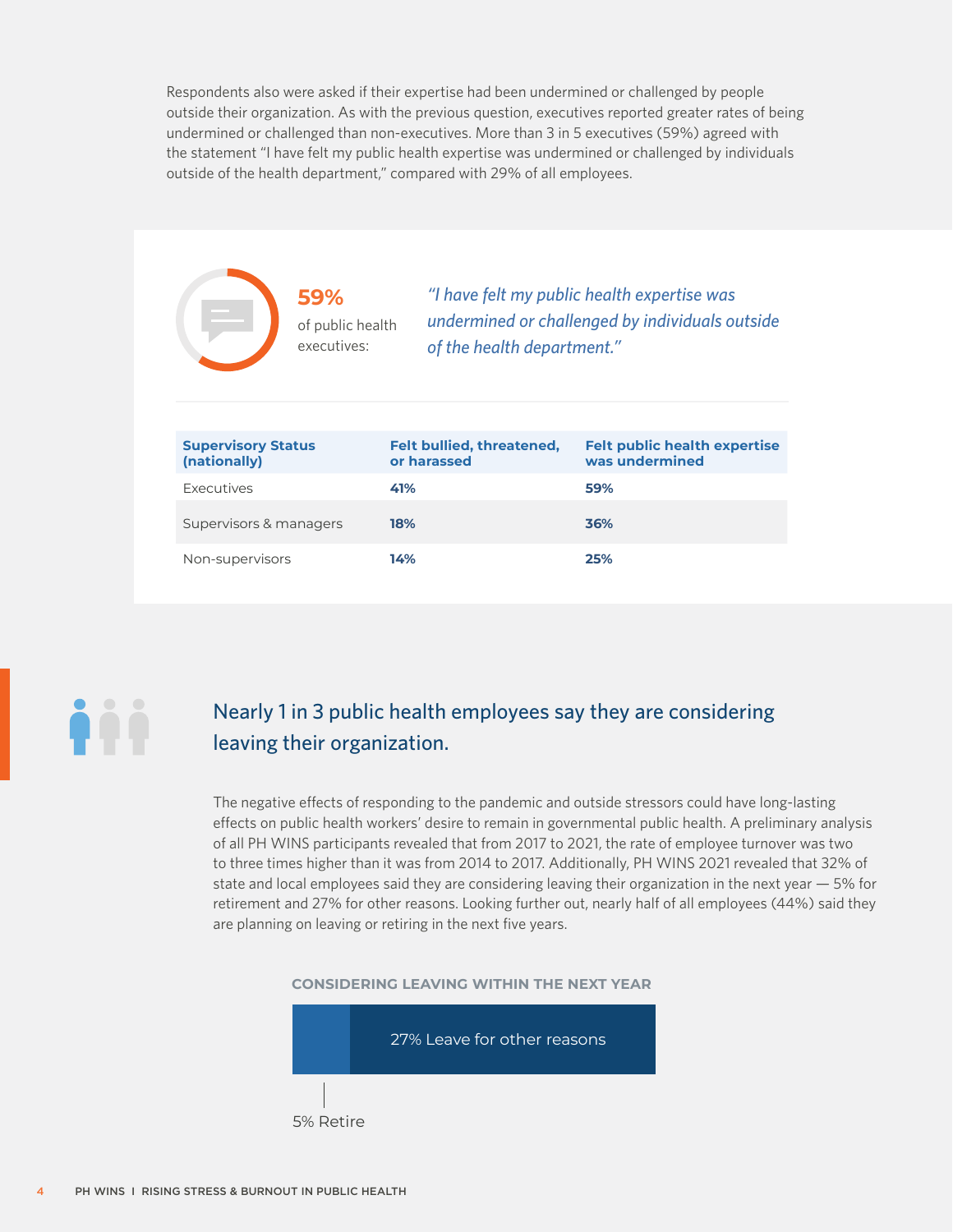Understanding employees' reasons for leaving is critical for improving recruitment and retention. Among the reasons most often cited by employees who said they are considering leaving were work overload/burnout (41%) and stress (37%), both of which were significantly higher than in 2017. Additionally, 39% of those considering leaving in the next year stated that the COVID-19 pandemic has made them more likely to leave.

# Pay **49%** Work overload / burnout **41%** Stress **37%** Lack of opportunities for advancement **40%** Organizational climate/culture **37%**

**Top 5 Reasons for Leaving**



### **39%**

of employees who are considering leaving said the pandemic has made them more likely to leave.



## Public health employees remain committed to their jobs and their communities.

Despite the challenges that the public health workforce has confronted during the past two years, employees across state and local health departments remain dedicated to their work. Seventy-nine percent reported that they are satisfied with their job, and 68% reported they are satisfied with their organization.

Public health employees are committed to their work and recognize its value. More than 9 in 10 employees say their work is important and they are determined to give their best effort every day. Eighty-eight percent say they know how their work relates to their organization's goals and priorities.

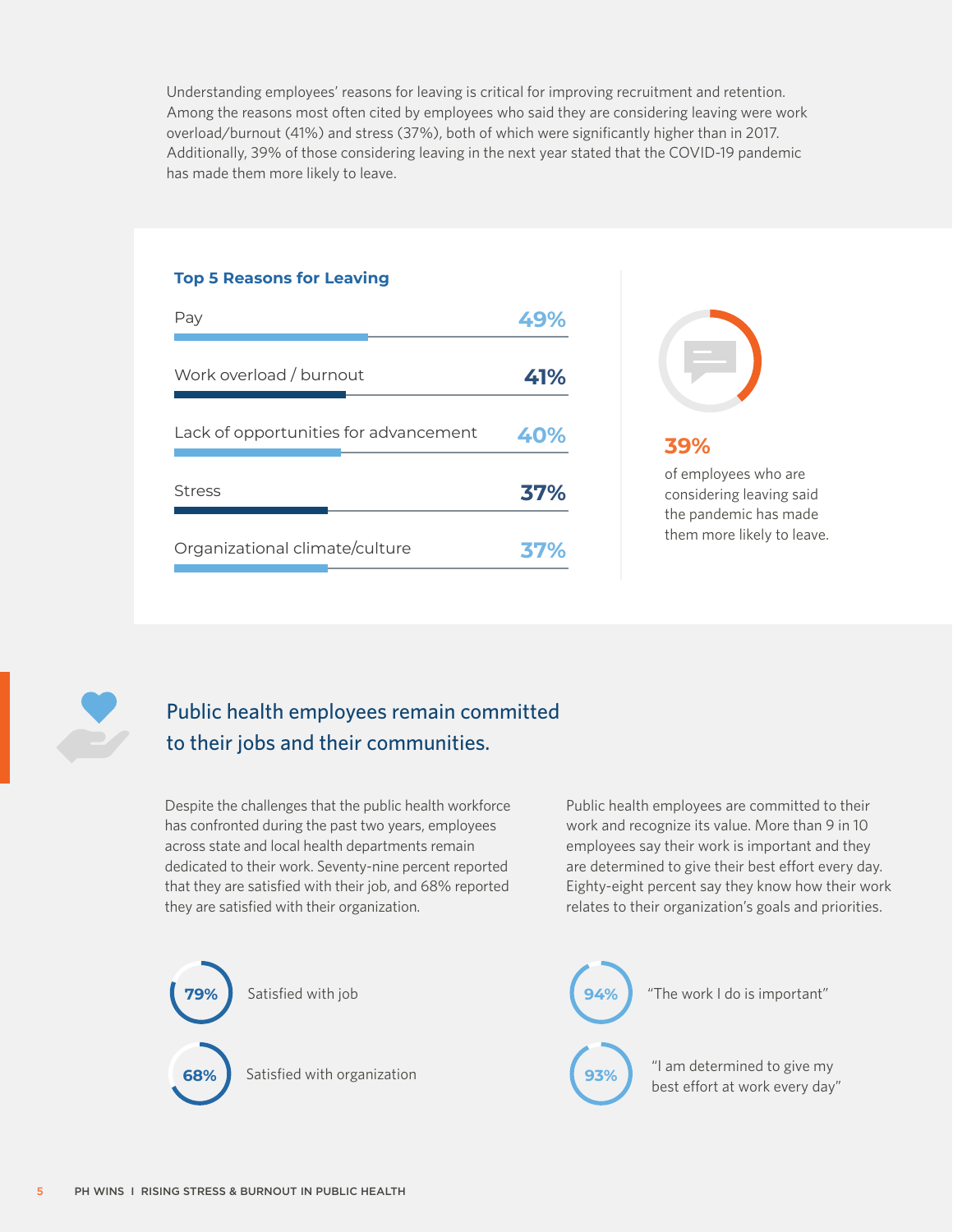# **Conclusion**

Throughout the pandemic, much attention has been paid to the emotional toll on doctors, nurses, and other health care providers. The 2021 PH WINS report provides important data about staff in state and local government public health departments, who play a vital role in protecting communities from current, emerging, and chronic health challenges. Public health workers are the backbone of community health, providing critical services such as health education, disease monitoring and prevention, data analysis, disaster response, and maintenance of the safety of water and food supplies, including restaurants.

Adequate staff capacity is fundamental to providing vital services in every community -- and not just in times of emergency. Unfortunately, prior to the COVID-19 pandemic, years of underfunding in public health made the nation more vulnerable to health threats and [weakened the nation's response](https://www.tfah.org/report-details/publichealthfunding2020/) to COVID-19.

When PH WINS respondents were asked what they needed to effectively respond to the COVID-19 pandemic (aside from additional funding), more than half (51%) cited additional staff capacity. Continued underfunding of public health, combined with the high levels of stress, burnout, and turnover detailed in this brief, could have detrimental effects on the workforce's ability to meet the needs of the public for years to come.

The findings from PH WINS show that while a majority of public health workers are satisfied with their job, high rates of stress, burnout, and post-traumatic stress symptoms challenge that dedication. These trends should be a wake-up call for those responsible for ensuring the health of communities and the nation. Additional efforts to understand what motivates the workforce, their experiences, and reasons for turnover can inform evidence-based change to better support the workforce and improve the health of the public.

# **Methodology**

The PH WINS survey was distributed to 137,447 state and local governmental public health workers, representing 47 state health agencies, 29 big-city health departments, 157 other medium local health departments (serving a population between 25,000 and 250,000) and large departments (serving a population of more than 250,000), and, for the first time, 105 small local health departments. ("Big-city health departments" refers specifically to the members of the [Big Cities](http://www.bigcitieshealth.org)  [Health Coalition](http://www.bigcitieshealth.org), composed of lead health officials from 29 of the largest U.S. cities. Responses from these big-city departments are not included in the figures for "other medium to large local health departments.") The survey was completed by 44,732 individuals, for a 32.5% response rate.

Through a partnership between the Region V Public Health Training Center and Northwest Center for Public Health Practice, PH WINS was able to include small local health departments in the Midwest and Pacific Northwest with a staff size of fewer than 25 or serving populations of fewer than 25,000. Approximately 2,000 of 3,000 small local health department employees completed the survey. Results from small local health departments are excluded from the nationally representative sample presented in this brief but will be included in the data and analyses that will be published in summer 2022.